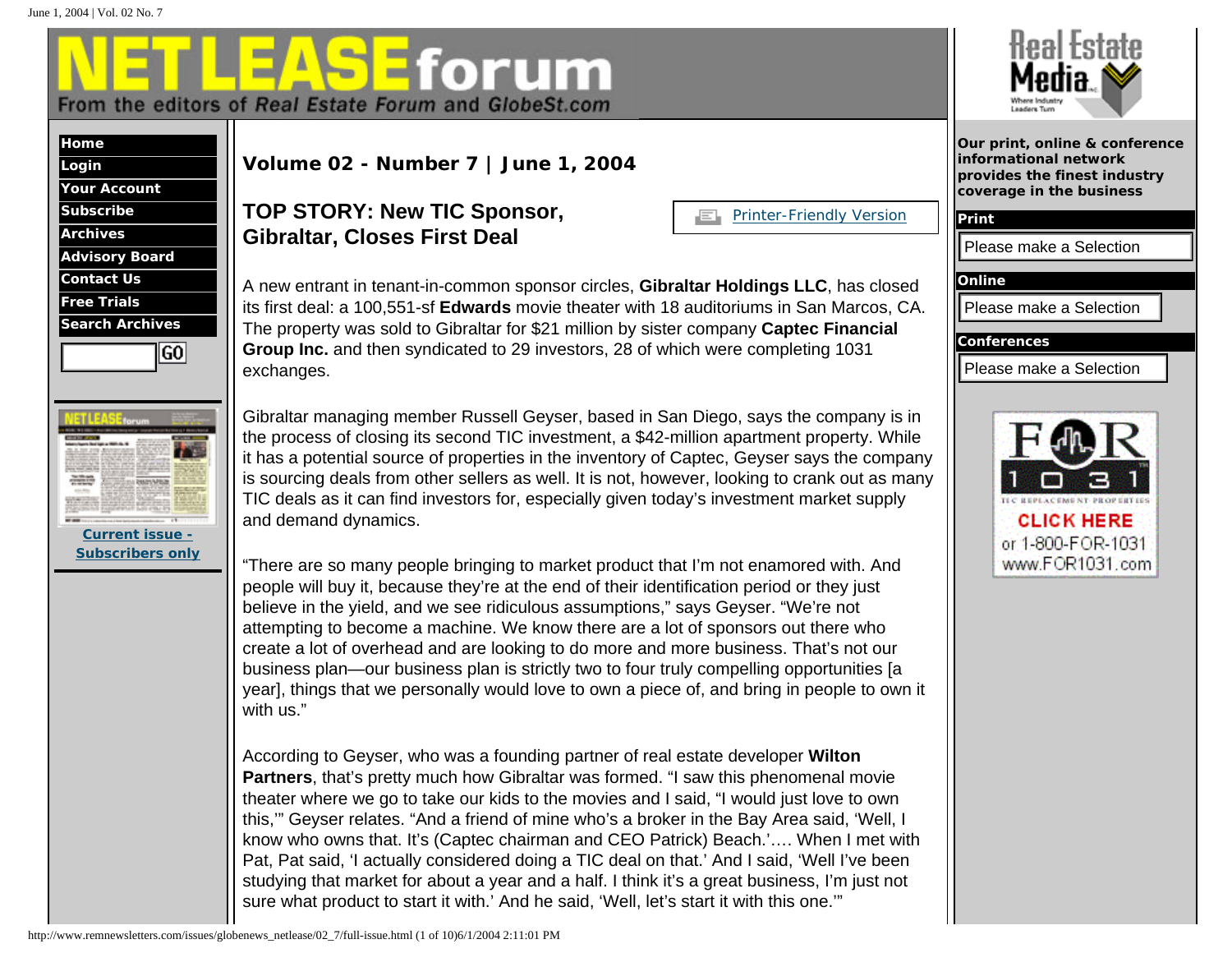TIC interests in the Edwards property (the fifth-highest grossing theater in **Regal Entertainment Group**'s chains, according to Geyser) were sold through Salt Lake Citybased **OMNI Brokerage Inc.** Gibraltar's TICs are structured as securities for their marketing and sales, based on the company's legal advice. "It adds a lot of costs, which is a big negative," Geyser says. "Our attorney just doesn't feel comfortable with it as a real estate model, he feels comfortable with it as a security model."

For Captec, an Ann Arbor, MI-based company which buys and sells net-leased properties among its real estate investments, the growing TIC business is another valuable exit strategy, says managing director Joanna Zabriskie: "It's a great additional disposition exposure for our larger assets." *—Michelle Napoli*

# **INSIDER: Case Study: Central Garden & Pet Co.**

*For all the benefits that can be had from investing in single-tenant, net-leased properties, nothing quite drives home their risks like the prospect of a tenant leaving a building wholly vacant. In this NET LEASE forum case study, we examine a recent renegotiation of an industrial property lease otherwise set to expire on Memorial Day.* 

The **Central Pet** division of Lafayette, CA-based **Central Garden & Pet Co.** has had one of its major distribution centers in the 210,000-sf building at 301 Island Rd., Mahwah, NJ, since 1996. That was the year it acquired another pet supplies company, **Kenlin Pet**, which already distributed from the location. Through the acquisition it inherited use of the property and its lease, which was set to expire on May 31 without the exercise



Central Pet's distribution facility

of two- and three-year renewal options that would have kept its rental payments at an above-market rate.

Two years ago, the company engaged **Newmark & Co. Real Estate Inc.** to examine a series of fairly typical corporate real estate questions: Do we stay in this location and renew our lease? Or is there another location from which we can operate more efficiently and at a cost savings? And just how do we make those determinations?

Newmark was brought on board via Nick Cangemi, associate director of the real estate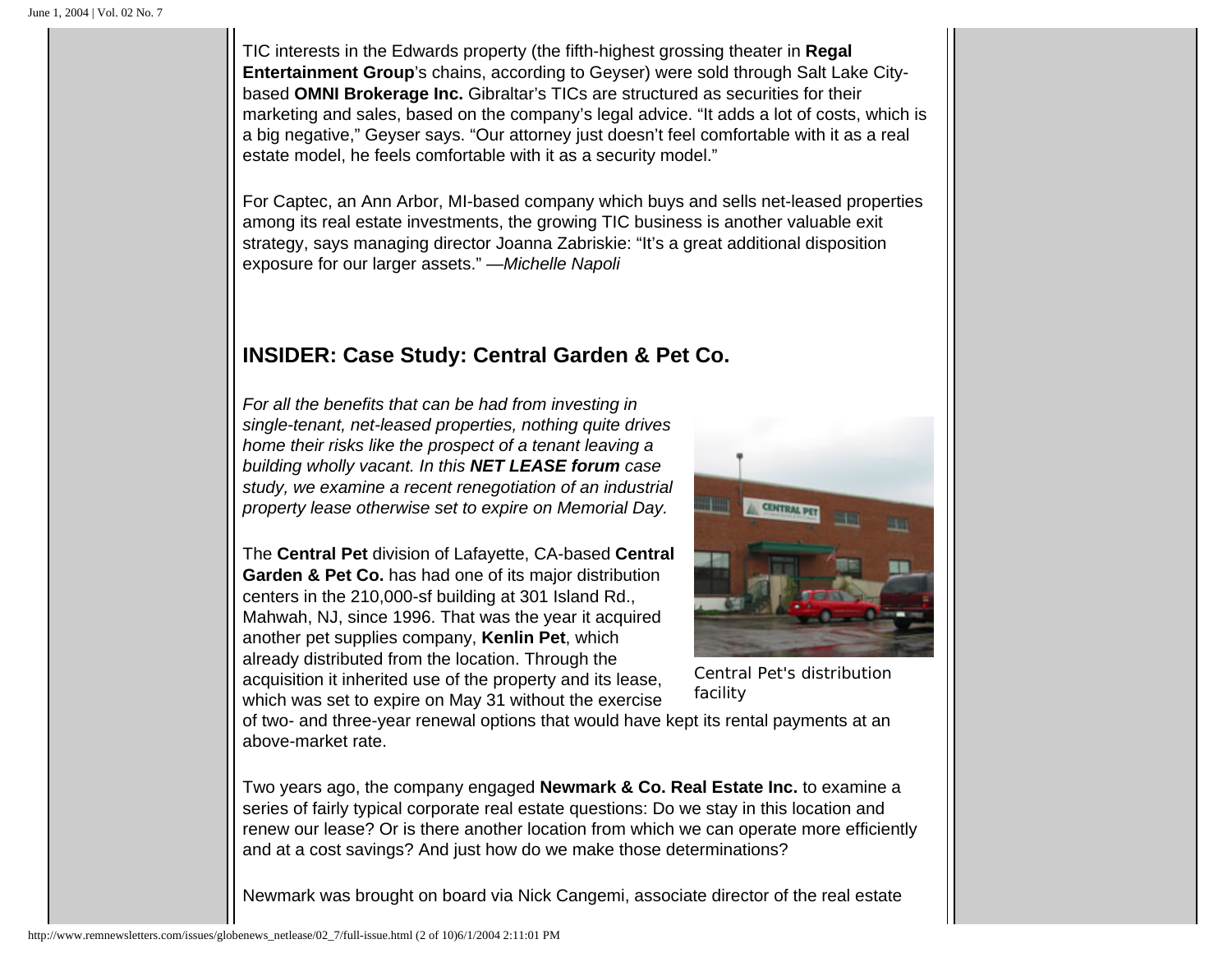services firm's Long Island office, through Cangemi's acquaintance with a Central Pet executive at the time. Newmark began studying the company's business—looking at its books for the past few years, examining its trucking routes and customer locations and analyzing what kind of figures it needed to generate. The facility serves an area as far east as Ohio, north up to the Canadian border and south to Virginia.

"We wanted to make sure that, based on our current sales patterns and existing customer base and their locations, we were in the right geographic location," notes Mark Cavanaugh, president of Central Pet. "And also, within the geographic location, what were market rates on leases?"

That process led the firm to consider a roughly 300-mile radius from the Mahwah property. Ultimately, Newmark concluded that Central Pet should relocate to northeastern Pennsylvania. Doing so, says Cangemi, would have meant lower rents, cheaper wages, various state incentives and the opportunity to build a bigger and better distribution facility. "It made sense all the way down the line," says Cangemi.

Not so fast. As it turns out, Central Pet, which has grown over the years through corporate acquisitions, may very well pursue more in the future. Taking on a new 10-year obligation wasn't necessarily the best idea for the company.

And so Cangemi, with the help of Dan Frankel, principal in Newmark's Woodbridge, NJ office, began looking even closer at the distribution space marketplace in the Mahwah vicinity and approached 301 Island Rd.'s owner about renegotiating a new lease.

The location "works real well," says Cavanaugh. "We came to the conclusion that if we could get the right deal in Mahwah, we should stay; if not, we should move." And, he adds: "We needed to be positioned for the next seven to 10 years."

What resulted from negotiations with attorney Robert Lang, who was representing the owner, the estate of his father Meyer Lang (who once owned Kenlin Pet and had originally bought the property for the business), was essentially a new triple-net lease. The sevenyear lease required the landlord to make certain improvements to the property, such as new lighting, landscaping and updating some of the loading docks in exchange for keeping its tenant in place, but also gave Central Pet what it really wanted: a cheaper rental rate and the flexibility of a lease that can be canceled after the first three years. In order to exercise that right, Central Pet must give the landlord six months' notice plus advance payment of six months' rent.

"We went to the landlord and said, 'Look, give us these numbers and we will stay. Fix the building and we will stay. And that way everyone's happy. But, we also need some flexibility,'" says Cangemi. "'Should we need to move in three years, you've got to give us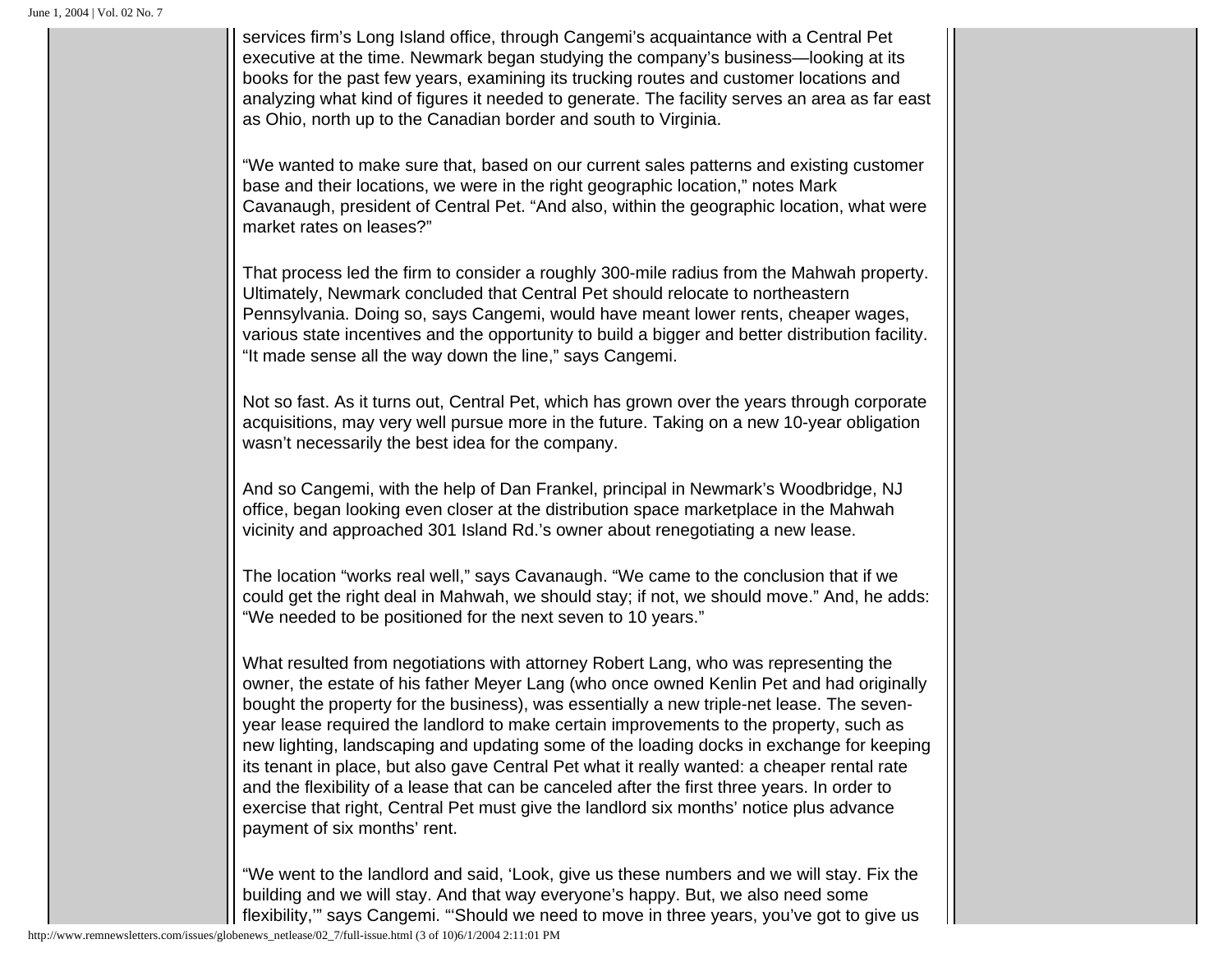the ability to get out without too much penalty.'"

"Obviously having one tenant has advantages and disadvantages," says Lang. "The advantages are that you don't have to chase several people, you only have one person you're dealing with, and so long as they're creditworthy, you're in good shape. The bad thing is that you have a decision to make when a lease comes due or there's an option as to whether or not you want to say, 'You can stay' or 'You can leave.' It all depends. Certainly you don't maximize the potential income as a result of it necessarily, but by the same token, an entire building empty for a significant period of time can have a serious effect on your cash flow."

"At a different time and a different place I may have done something else," Lang adds. "But this worked out fine."*—MN*

### **One Lincoln Street Loan To Be Securitized**

**Standard & Poor's Ratings Services** has assigned preliminary ratings for \$311 million of One Lincoln Street Commercial Mortgage Trust certificates. The securities, to be sold to qualified institutional buyers and international investors, are backed by a **Lehman Brothers** first mortgage on the Boston property. The new office building was acquired by **American Financial Realty Trust** four months ago and is now known as State Street Financial Center, named after its sole occupant, **State Street Corp.** 

The preliminary ratings range from AA- to AAA. Lehman provided a total of \$520 million of debt financing for the \$705.4 million buy and, according to S&P, another \$209 million will be included in future securitization transactions.

Although AFR worked with State Street to renegotiate terms of its then-gross lease, S&P's pre-sale report notes the building obligations still borne by the owner. "The borrower is responsible for capital expenditures to the base building, including the roof, exterior, loadbearing walls, foundation, life safety, alarm and security systems, heating ventilation and air conditioning and other building systems," the report states. "In addition, the borrower is responsible for maintenance of the building structure and replacement of the garage concrete slab, if required." The new lease, which requires State Street to pay all operating expenses above an annual \$16.4-million cap, expires on Sept. 30, 2023, not including renewal options.*—MN*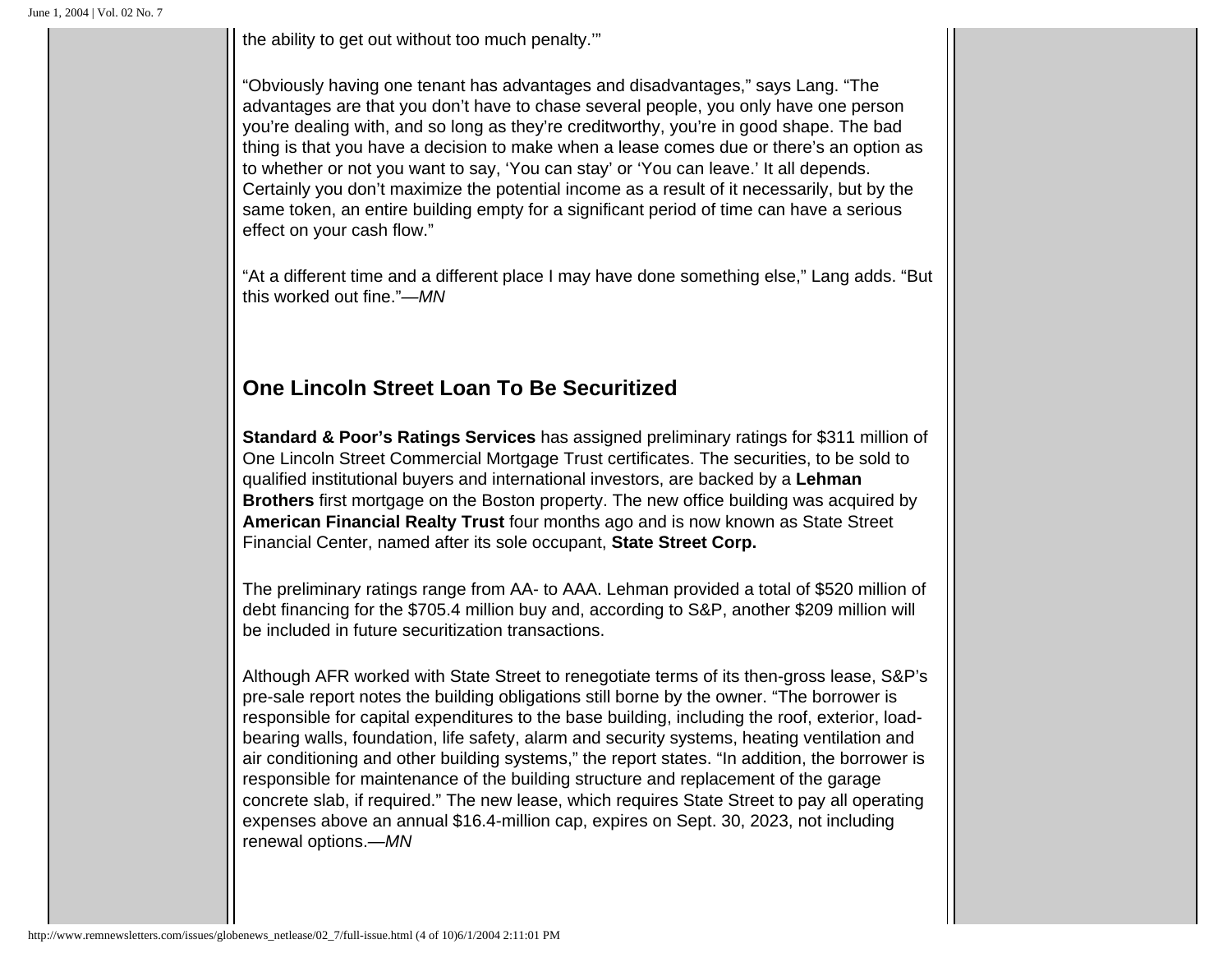#### **Sector Watch: Supermarkets: Competitive Pressures Mounting**

While some supermarket chains are growing—**Publix Super Markets Inc.**, for one, plans to open 57 new stores before the year is done—others are shrinking, like**Winn-Dixie Stores Inc.**, which is closing or selling 156 stores to try to boost its bottom line. But expanding or contracting, supermarket chains from the Big Three on down all face an increasing competitive challenge from less-than-traditional sources.

It's a trend that shows no sign of letting up.

Results from the Washington, DC-based **Food Marketing Institute**'s 2004 report, *Trends in the United States: Consumer Attitudes & the Supermarket*, offer quantitative proof of the trend. "Compared with 2003, the move to discount shopping continues to grow," the report states. "In 2004, Trends finds that only 72% of the shoppers name a traditional supermarket as their primary



Increasing competition from stores like Wal-Mart is putting pressure on traditional grocery stores.

grocery store. For about one of five shoppers (21%), their primary grocery store is a discount store or supercenter. Discount stores and supercenters have made the greatest inroads in the South and the Midwest."

"The proportion of consumers who regularly shop at discount stores for grocery items has risen slightly but steadily since 2000," the report also states. "Three out of 10 shoppers now say they shop for groceries at discount stores or supercenters pretty much every time they shop or fairly often."

"In terms of the Wal-Mart factor, it will continue," says Mary Lou Burde, a director at **Standard & Poor's Ratings Services** in New York. "They're the single biggest threat, and they're opening 230 supercenters a year in the country. So that's clearly for the next several years going to continue to be an issue."

Elaine Francolino, a VP and senior credit officer with **Moody's Investors Service** in New York, agrees. "You're going to have more competition from the discounters just by virtue of the fact that they'll be growing," she says, adding: "Oftentimes when discounters move into a market, they're more likely to take share from smaller chains than larger chains. But the issue for the larger chains is that they also still compete with each other. We've seen the larger chains saying that they ultimately have to reduce the gap between their prices and Wal-Mart's. So we've seen margins be impacted by that. And there's every reason to think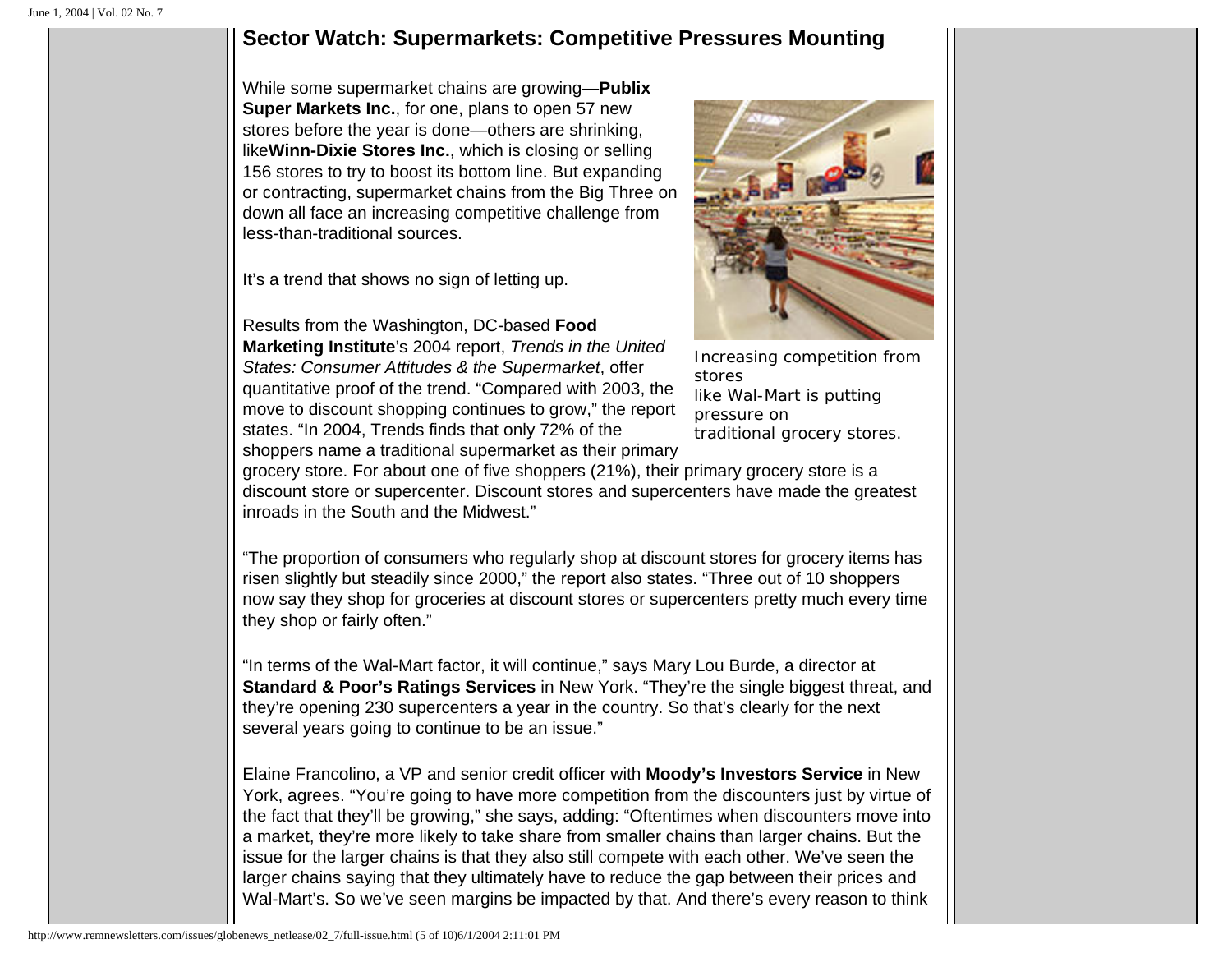that this will all continue, although some inflation and the return of good economic times will certainly help the supermarkets."

In addition to discount giant Wal-Mart, supermarkets are competing more and more with other kinds of retailers for consumers' grocery dollars. Dollar stores constitute one segment. Other discounters are another; Burde notes that **Target** is adding more food even to its basic store format. Convenience stores are yet another. And then there are the drug stores adding foodstuffs to their aisles.

"To the extent that you can get your quart of milk at **7-Eleven** or at a dollar store or at a drugstore, that is potentially reducing the number of times you're in the supermarket," notes Francolino. "All of those are serious competitors."

"It's an attractive market, and I think stores that figure that they can sell a little incremental food are going to get more customers in the door and more sales," adds Burde.

Supermarkets are working on countering the trend. The Big Three chains in particular— **Kroger, Albertsons** and **Safeway**—are focusing on narrowing the pricing gap, cutting costs elsewhere in their operations to offset price reductions and differentiating themselves with, say, better perishables, convenient store layouts and better service. They also are examining which markets are giving them the best results.

"Certainly, all the players are looking at beefing up the markets where they think they can win, leaving markets where they think they can't," says Burde. "That's what Winn-Dixie did. And even the strongest players have exited selected markets."*—MN*

## **Short Takes: CVS Corp., American Financial Realty Trust, Lexington Corporate Properties Trust**

• While Woonsockett, RI-based **CVS Corp.** may be planning on closing a few hundred of the **Eckerd** stores it is buying, it is also entering the state of California. And its acquisition of part of the Eckerd chain is expected to have "a dramatic increase in the number of credit tenant, net-leased drugstores on the market," according to a recent research report from the **Boulder Group** of Northbrook, IL. "CVS traditionally does not have a large number of stores available due to their widely criticized corporate real estate strategy and the number of zero cash flow deals that such strategy generates," the report states.

● **American Financial Realty Trust** president and CEO Nicholas Schorsch and **Bank of**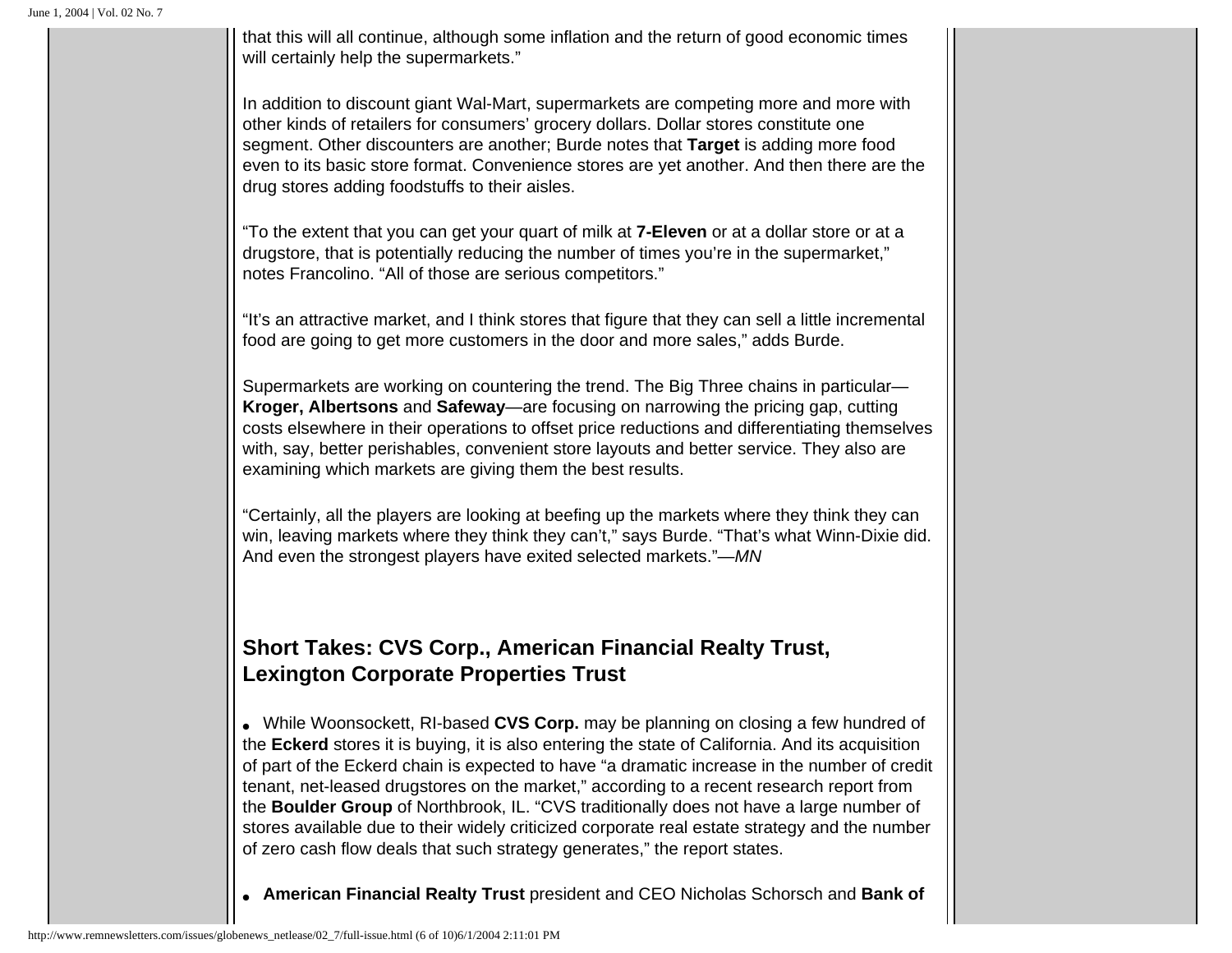**America** SVP Robert Patterson presented "Case Study: Asset Management and Portfolio Optimization," an analysis of their major transaction last summer, at the recent **CoreNet Global** Summit in Chicago. The transaction between the Jenkintown, PA-based REIT and the bank, headquartered in Charlotte, NC, was studied as part of CoreNet's "Corporate Real Estate 2010: Enabling Work in a Networked World" research and leadership development initiative.

● The board of trustees of **Lexington Corporate Properties Trust**, New York City, recently reconfirmed its previous authorization to repurchase outstanding common shares. The original repurchase authorization, from November 1999, was for up to 1 million shares, of which 439,421 have been acquired.*—MN*

# **Chart: Single-Tenant Office & Industrial**

### **INVESTMENT TRENDS & TRADES**



#### *1Q Single-Tenant Office and Industrial Properties*

The first quarter saw a decline in both the dollar volume and the number of single-tenant office and industrial properties changing hands as compared to the previous quarter. The data, from New York-based **Real Capital Analytics**, reflects properties and portfolios of \$5 million or greater.

*Source: Real Capital Analytics*

# **Recent Transactions**

• **ARC Properties Inc.** has purchased both condominium interests in Center City Philadelphia's Allman Building on Rittenhouse Square. One acquisition, on behalf of **ARC**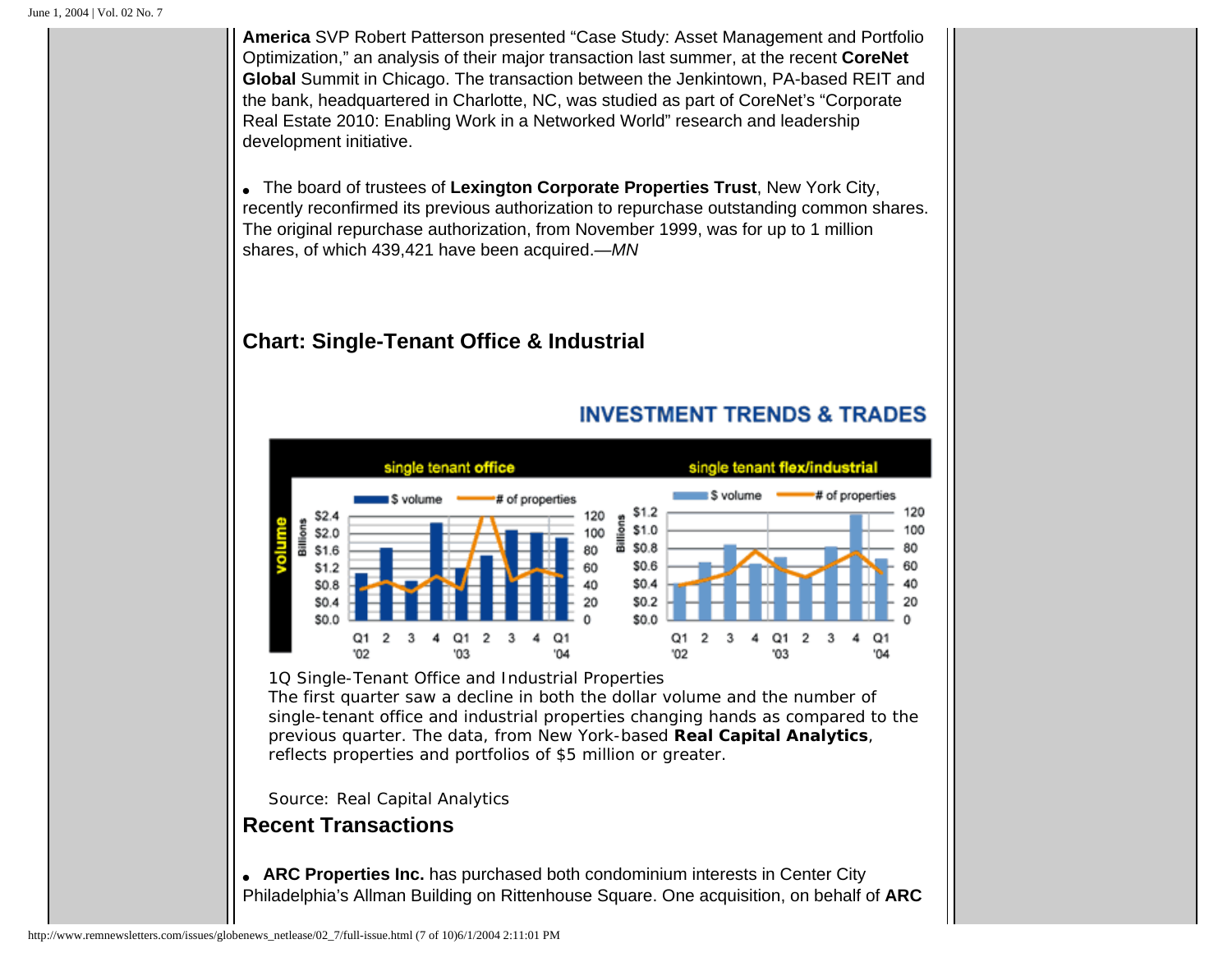**Wheeler Group**, involved 33,000 sf on the top five floors, which serve as the corporate headquarters of retailer **Urban Outfitters** and is leased through 2011. The other, on behalf of **ARC Corporate Realty Trust**, involved the remaining 23,000 sf on the first three floors of the building, leased to **Barnes & Noble** through 2017. ● Two freestanding single-tenant retail buildings in Athen, GA were purchased by **One Liberty Properties Inc.** for \$5.63 million cash. Totaling 41,280 sf, the buildings are leased to **Michaels Stores Inc.** and **Office Depot Inc.**, both expiring in 2014. • **Capital Lease Funding Inc.** recently logged more than \$85 million of forward-funding commitments and/or rate locks in a month's time. The commitments and locks, ranging from four to 15 months, are for borrowers and sellers of net-leased properties with such tenants as **Walgreens, Kohl's** and **Best Buy.** ● The sale-leaseback of two **KinderCare Learning Centers**—a \$2.4-million, 9,897-sf property in Colorado Springs and a \$2.97-million, 10,500-sf property in West Windsor, NJ was brokered by **Upland Real Estate Group Inc**. Both were sold to individual 1031 exchange investors. • **AMLI Residential Property Trust** purchased two properties—what are now called AMLI at Ibis in West Palm Beach, FL and AMLI on Eldridge Parkway in Houston—as replacements in 1031 exchanges. The properties total 902 units. ● A 15-year, triple-net master lease resulted in the sale-leaseback of the **Big Dog Motorcycles Houston** dealership property in west Houston, GlobeSt.com reports. The **Ber/Lee Group Inc.** sold the property for close to \$4.4 million at a 10% cap rate in a deal brokered by the local office of **Marcus & Millichap Real Estate Investment Brokerage Co.** The buyer was a 1031 investor in California. ● **Triple Net Properties LLC** acquired Enterprise Technology Center on behalf of tenantin-common investors and its **NNN 2003 Value Fund LLC**. Purchased from **Scanlan Kemper Bard Cos.** and **Praedium Group LLC**, the asset is a 352,759-sf multi-tenant office property in Scotts Valley, CA. It is 88.4% leased. **CB Richard Ellis** represented the sellers and Triple Net repped the buyers. Acquisition financing was provided by **UBS** and arranged by **Holliday Fenoglio Fowler LP**. • Vrionis Arizona Properties LP completed a 1031 exchange with the acquisition of a 15,300-sf retail property in Anthem, AZ. The property, a Walgreens drugstore, was sold by **Evergreen Devco** for \$5.6 million at a 6.85% cap rate. **Grubb & Ellis**' San Francisco office represented the buyer.*—MN*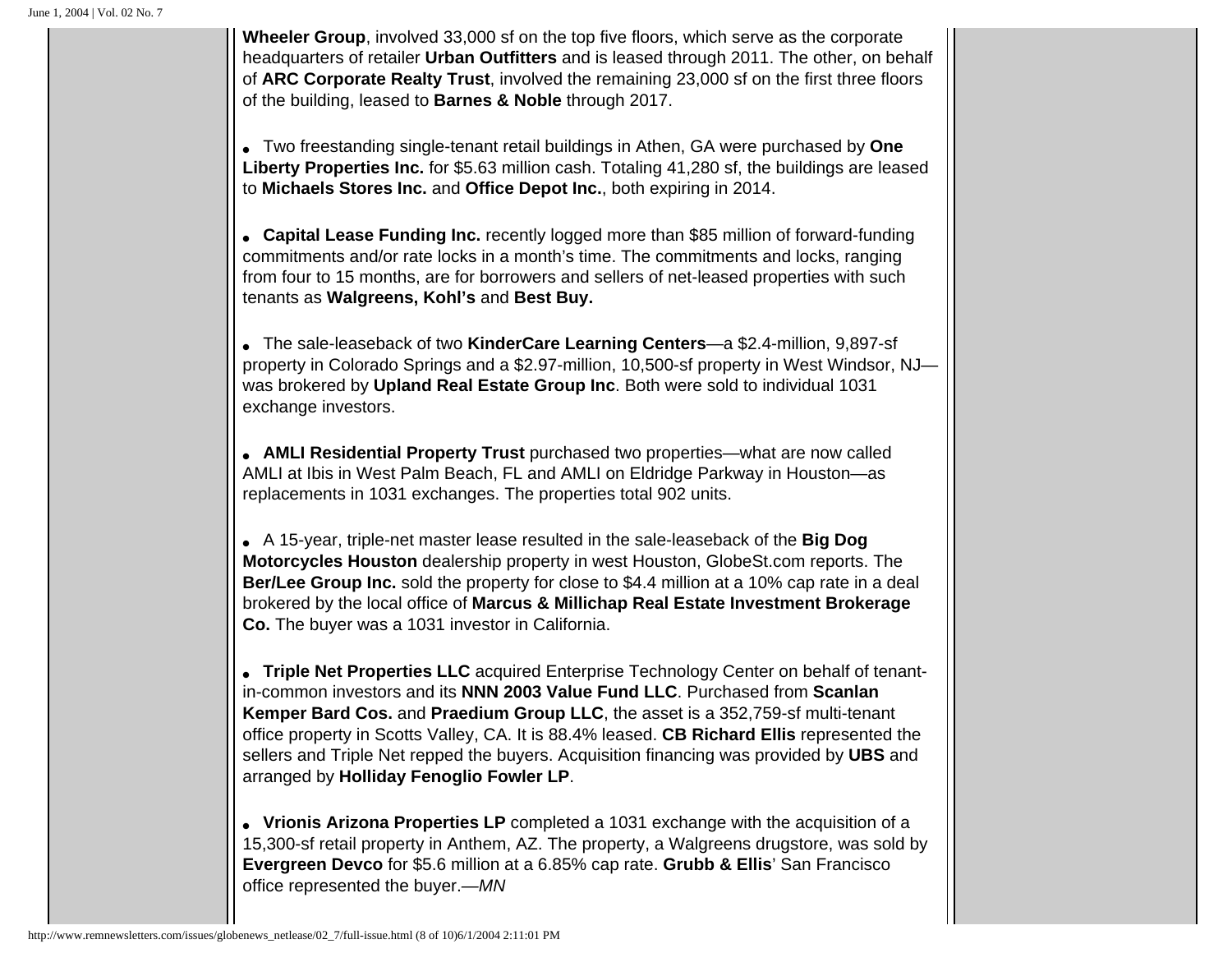## **Executive Postings**

● **William L. Exeter** was promoted to president and CEO of **Diversified Exchange Corp., Diversified Reverse Exchange Corp.** and **Diversified Retirement Services Corp**. He was previously president and COO of the La Jolla, CA-based companies since May 2002.

• **Inland Real Estate Corp.**, which expects to list on the New York Stock exchange on June 9, has hired **Brett A. Brown** as CFO. He will have responsibility for all accounting and other financial matters, while **Mark E. Zalatoris**, the former CFO, continues with the company as EVP, COO and treasurer. Brown was previously SVP of financial reporting for **Great Lakes REIT** and is a certified public accountant.—*MN*

# **Ratings Update**

● **Standard & Poor's Ratings Services** revised its outlook on **Carrols Corp.** to stable from negative, given that there has been no evidence that last December's discovery of a cow infected with what is commonly called mad cow disease has had a negative effect on its results. Its ratings, including its B+ corporate credit, were affirmed. Carrols is one of the largest **Burger King** franchisees and also operates numerous **Pollo Tropical** and **Taco Cabana** restaurants.

• The BBB senior unsecured rating of **Comcast Corp.** and its subsidiaries was affirmed by **Fitch Ratings**. Its positive rating outlook on the company "reflects Comcast's strengthened financial performance and capital structure, which have driven steady improvement in the company's credit metrics over the past two years, as well as Fitch's expectation of continued positive operating trends and sustainable free cash flow generation."

● Fitch initiated a BBB senior unsecured debt rating on **Marriott International**. The rating reflects Marriott's "diversified portfolio of leading brands …, relatively stable business model that performed well during the recent lodging downturn, healthy new unit growth, strong cash flow generation which exceeds capital and investment spending, leading position in the timeshare business and improving lodging fundamentals," says Fitch.

● **Moody's Investors Service** upgraded the ratings of **Gap Inc.**, including its senior